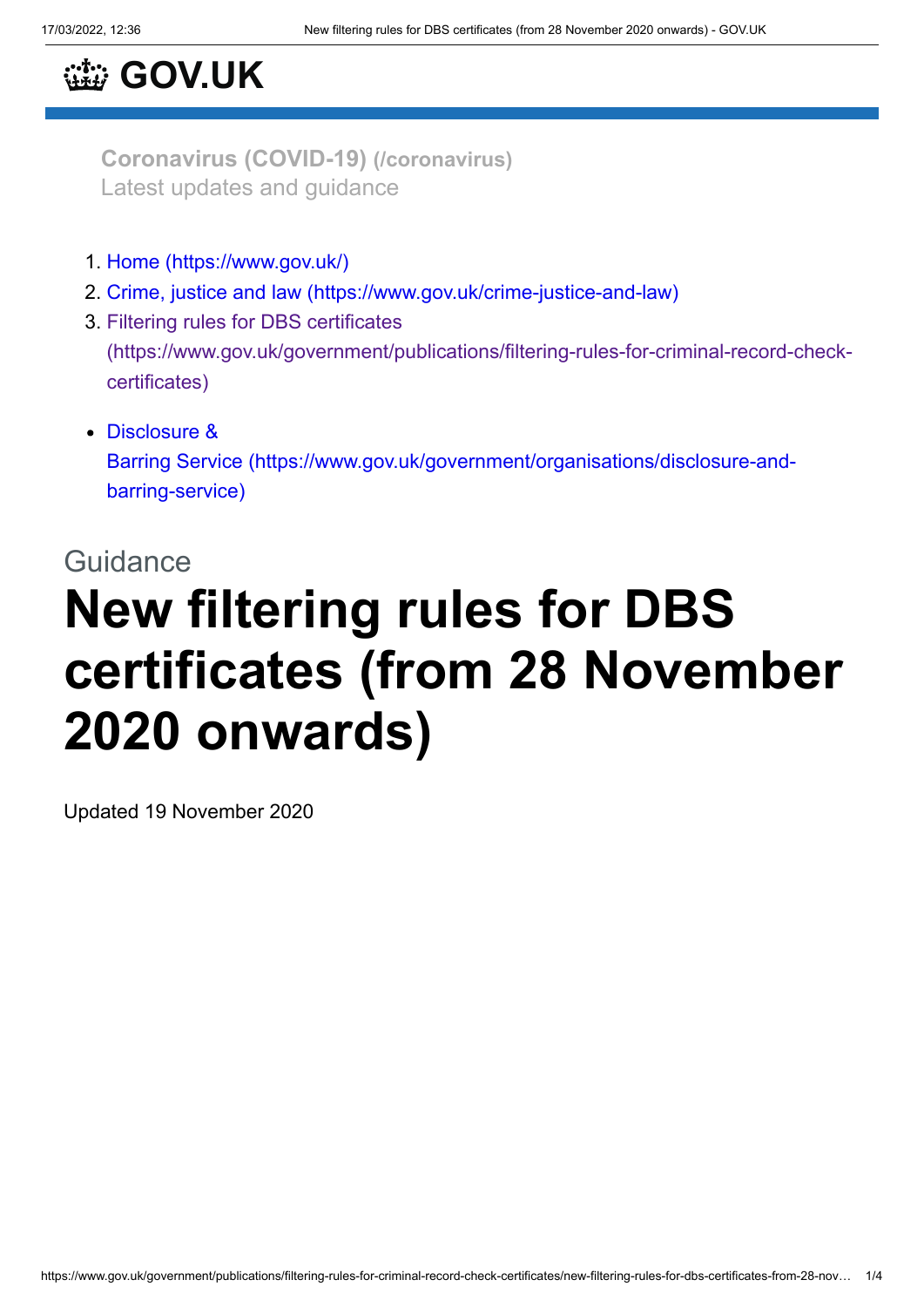

#### © Crown copyright 2020

This publication is licensed under the terms of the Open Government Licence v3.0 except [where otherwise stated. To view this licence, visit nationalarchives.gov.uk/doc/open](https://www.nationalarchives.gov.uk/doc/open-government-licence/version/3)government-licence/version/3 or write to the Information Policy Team, The National Archives, Kew, London TW9 4DU, or email: [psi@nationalarchives.gov.uk](mailto:psi@nationalarchives.gov.uk).

Where we have identified any third party copyright information you will need to obtain permission from the copyright holders concerned.

This publication is available at https://www.gov.uk/government/publications/filtering-rules-forcriminal-record-check-certificates/new-filtering-rules-for-dbs-certificates-from-28-november-2020-onwards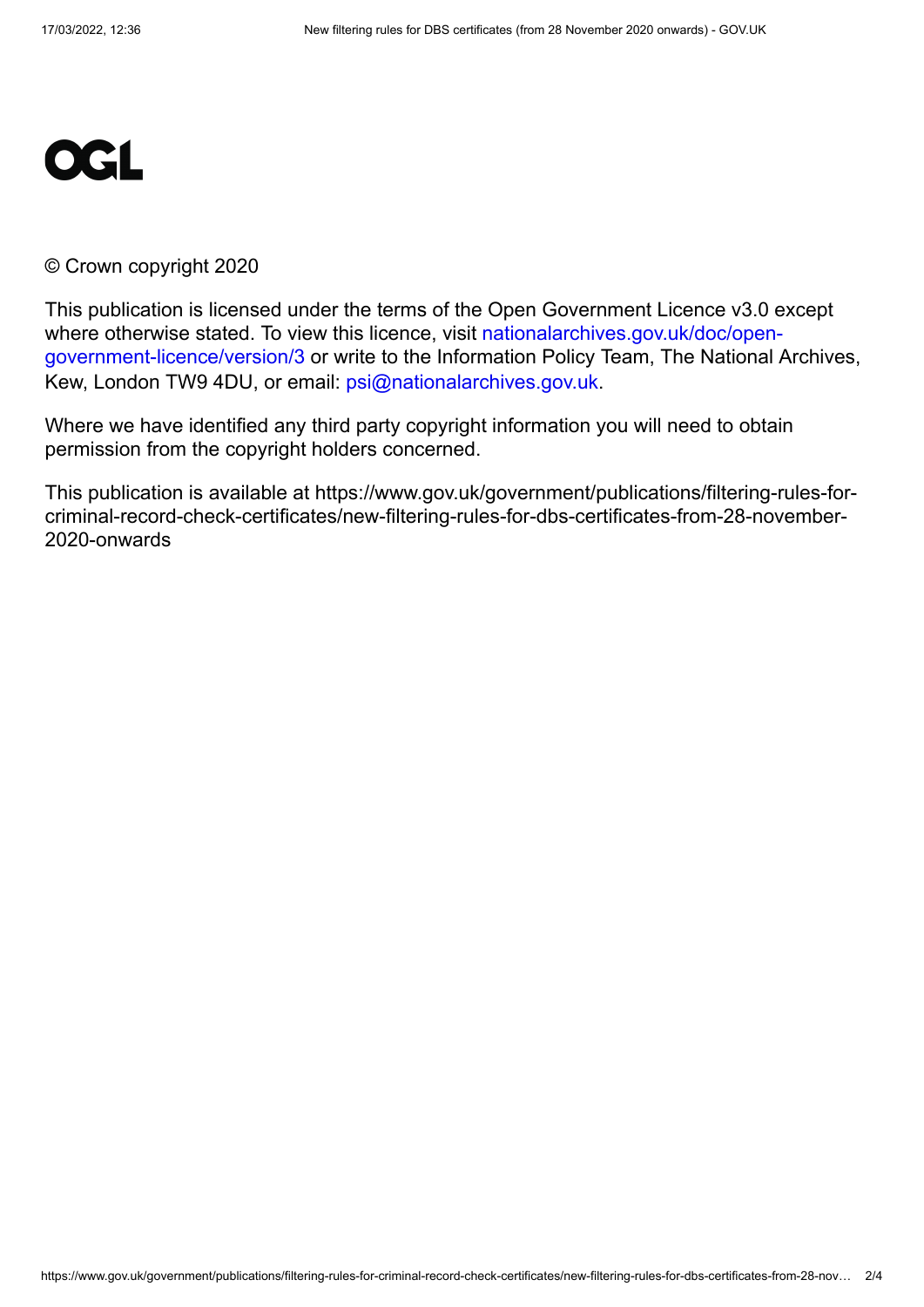Please note, these filtering rules apply to certificates issued on or after 28 November 2020.

### **What Police National Computer (PNC) records will be disclosed automatically on a DBS Standard or Enhanced certificate?**

The rules regarding the automatic disclosure of cautions and convictions on a DBS certificate are set out in legislation.

Standard and Enhanced DBS certificates must always include the following records no matter when they were received:

- All convictions for specified offences
- Adult cautions for specified offences
- All convictions that resulted in a custodial sentence

Other records must be included depending on when the caution or conviction was received:

- Any adult caution for a non-specified offence received within the last 6 years
- Any adult conviction for a non-specified offence received within the last 11 years
- Any youth conviction for a non-specified offence received within the last 5 and a half years

An 'adult' is any individual aged 18 or above at the time of the caution or conviction. A 'youth' is any individual aged under 18 at the time of the caution or conviction.

A 'specified offence' is one which is on the list of specified offences [\(https://www.gov.uk/government/publications/dbs-list-of-offences-that-will-never-be-filtered-from-a](https://www.gov.uk/government/publications/dbs-list-of-offences-that-will-never-be-filtered-from-a-criminal-record-check)criminal-record-check) agreed by Parliament which will always be disclosed on a Standard or Enhanced DBS certificate where it resulted in a conviction or an adult caution. Youth cautions for specified offences will not be automatically disclosed.

Any cautions (including reprimands and warnings) and convictions not covered by the rules above are 'protected' and will not appear on a DBS certificate automatically.

Cautions, reprimands and warnings received when an individual was under 18 will not appear on a Standard or Enhanced certificate automatically.

Please note that Enhanced certificates may include information relating to a protected caution or conviction if the police consider that it is relevant to the workforce that the individual intends [to work in. Decisions to include information in this way are subject to statutory guidance](https://www.gov.uk/government/publications/quality-assurance-framework-version-nine-qaf-v9) (https://www.gov.uk/government/publications/quality-assurance-framework-version-nine-qaf-v9).